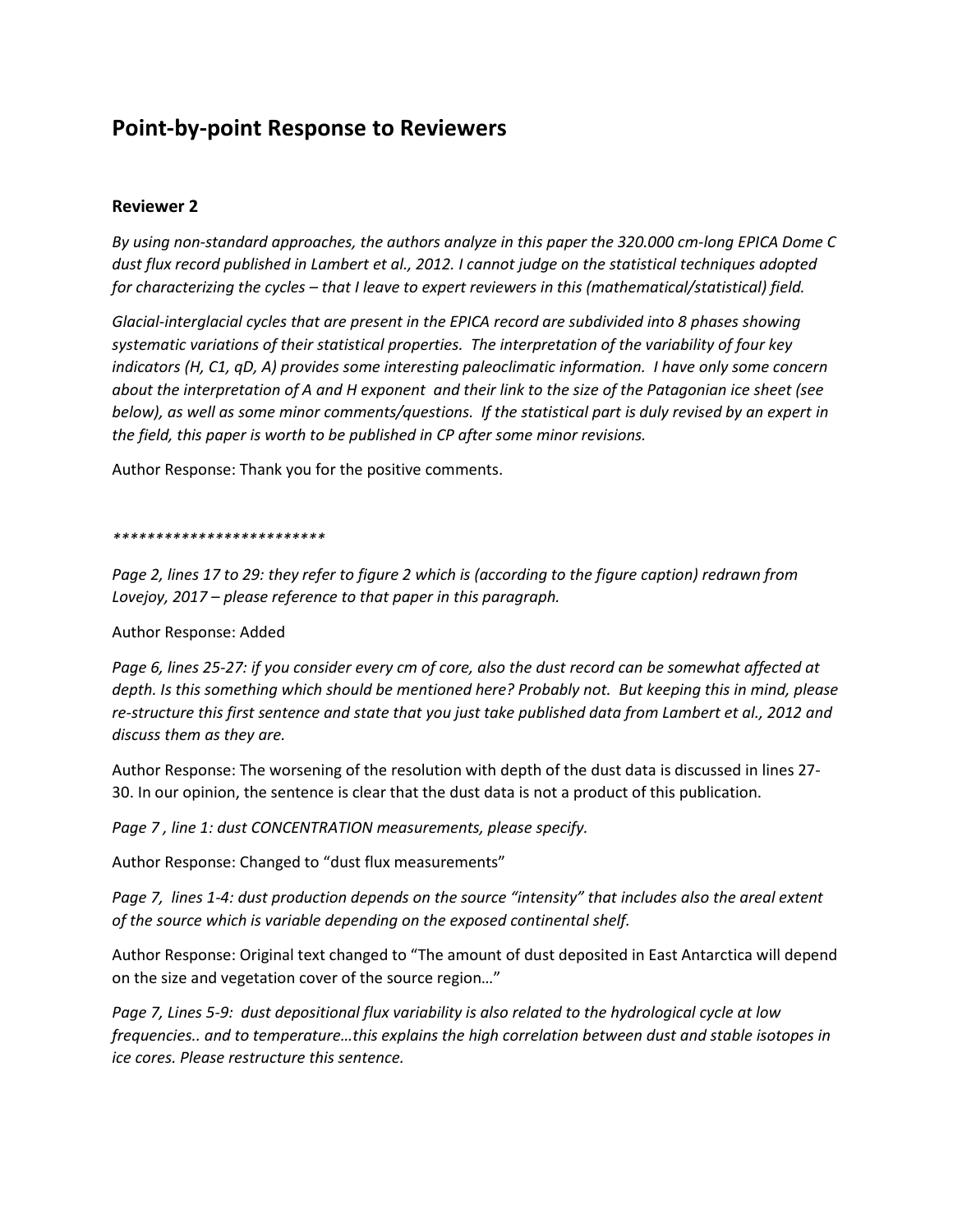*Page 7, Lines 8-9: "at high frequency dust deposition variability depends on wind and hydrological cycle": which is the reference for this assumption? Dust concentration/flux depends on the hydrological cycle at different timescales… And wind (transport) influences mostly size rather than concentration. I think the sentence " at high frequency dust deposition variability depends on wind and hydrological cycle" is more a conclusion of your study, as written in lines 17-20, page 13 "At higher frequencies…[…] …dust deposition in Antarctica will be more sensitive to temporary atmospheric disturbances in the winds and hydrological cycle"* 

*Page 7, Lines 9-10: As above, the sentence "..a single peak within a low background may reflect shortterm atmospheric disturbance like drought over South America or low precipitation over the S.Ocean…" is more a conclusion of your work rather than a literature assumption. But in any case, why not an eruption? Why not an impurity (contamination) within the core? And at depth, why not a level where particles aggregates are present and to some extent perturb the signal? Is it certain that every spike registered in the core represents a climatic signal? It would be a huge work to analyze every sample where dust levels are above background, but I feel confident that many of these spikes can be attributed to these causes.* 

Author Response: Indeed, this sentence contains some results from our analyses. We have changed these sections to "High and low frequency variability in the dust flux record is likely driven by different processes. For examples, dust source conditions related to glaciers and vegetation cover may not have influenced high frequency variability due to their relatively slow rate of change. On the other hand, volcanic eruption or extreme events related to the hydrological cycle may produce high-frequency signals in the record." Indeed, analyzing every sample of the EPICA Dome C Continuous Flow Analysis data was a huge task and took F. Lambert over 2 years during his PhD. But thanks to this work we can be sure that most contamination peaks were cut out of the signal. Large volcanic eruptions usually saturated the dust signal and were cut out as well, but smaller more distant eruptions may produce a particle peak similar to a climatic event. Since we didn't check each dust peak for a corresponding sulphate peak, we have added in the text volcanoes as another possible high-frequency contributor. Aggregates did change the size distribution in the data quite a bit, but not the particle count. And since the dust flux record used here is a merged signal of particle concentrations and Ca and nssCa data, we feel confident that dust aggregates did not produce any sharp peaks.

*Page 10, line 22: replace "compares" with "compare"* 

## Author Response: Corrected

*From Page 11, line 31, to page 12, line 24: the whole paragraph is very interesting as figure 12 is also interesting. But with so many acronyms or indices, would it be possible to write for example "DRIFT" over the first plot (H), "SPIKINESS" over the second (C1) …etc? And also, maybe draw a horizontal arrow in each plot, going from right to left with "TIME" written on it. And why not, close to each number 1,2,3… the informal name of the phase ("interglacial", "glacial maximum",….)? This just for clarification, and for helping this figure to give an immediate message to the reader; I think this is one of the most important figures in the paper, so put it into value.* 

Author Response: We have followed the suggestions and updated the plot.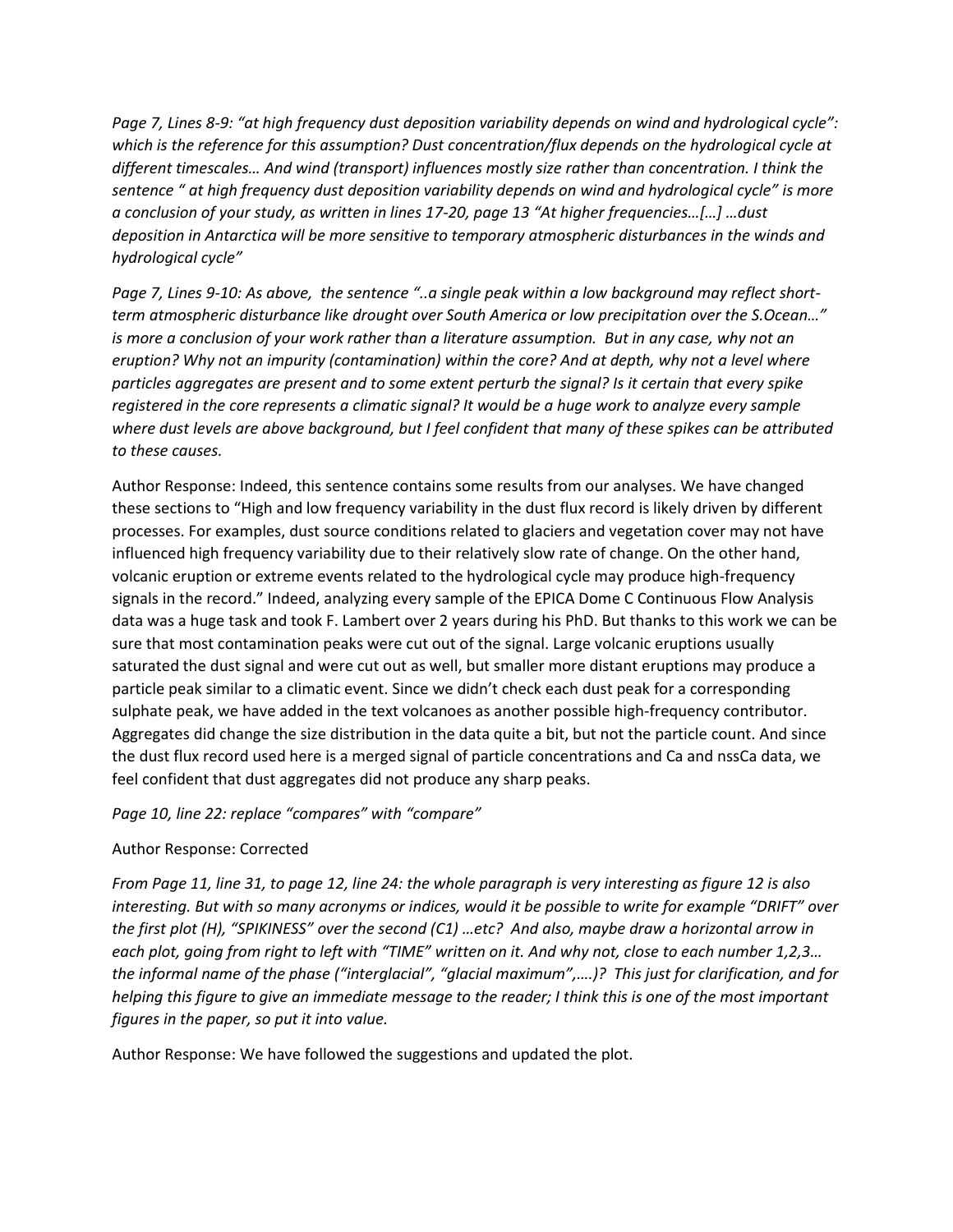*Page 12, lines 26-29: I would not say that the precise climate significance of dust flux is hard to nail down. Rather, maybe you can find an elegant way to say that dust fluxes result from several synergic variables and dust flux alone does not allow distinguishing the contribution of each of these variables in detail.* 

Author Response: We agree and changed this sentence to "First, their dynamical interpretation is not unambiguous: because they depend on temperature, wind, and precipitation, and so are holistic climate indicators, dust flux variability is hard to attribute to a specific process."

*Page 13, lines 5-8: is the broadness of the peak really indicating irregularities of the eccentricity-forced Milankovitch cycles or, as I think, you probably mean it is indicating the irregularities in the continental response, including sea level change and shelf exposure, vegetation, glacial activity…and so on?* 

Author Response: Correct, we changed this to "The broadness of this peak already indicates the irregularity of the Earth system response to the eccentricity-forced orbital cycles."

*Page 13 lines 15 to 20: this is an important consideration and conclusion of this paper that needs to be hemphasized a bit more.* 

Author Response: We expanded the corresponding section in the conclusion and added a sentence in the abstract.

*Page 14, lines 1-2: after saying on page 12 that it is complicated to associate the dust flux increase or decrease to one variable, you are now associating high dust supply during phases 6-7 to the size of the Patagonian ice cap. That is not correct, first of all because dust influx to Antarctica does not depend solely on source production. Yet, even considering only dust availability at the source (source production), and only solely glacial dust sources, then you must consider that dust production is not one-to-one related to the size of the Patagonian ice sheet, but to the intensity of all glacial and periglacial processes potentially involved in dust production, which change in time, of course. Therefore, not only glacial processes related to the size of the ice sheet (involving erosional processes related to the movement of ice and pressure on the underlying surface leading to great amounts of erosion) are involved. Also transport and deposition of glacial debris and formation of tills, outwash sediments (glacio-fluvial process), glaciolacustrine deposits, glacioeolian deposits, can act as dust sources; in addition, dust can derive also from periglacial processes related to nivation, frost action, mass wasting, fluvial processes and eolian processes that are enhanced by freeze drying of surface sediments, scarce vegetation cover and exposure to strong winds. So I think it is too simplistic to relate the A and H exponent to the size of the Patagonian ice sheet… please consider the possibility to relate these indices to the intensity of glacial and periglacial processes in South America.* 

Author Response: We agree that was too simplistic and we removed that passage from the abstract. We have changed that section to "The higher amplitudes in phases 6 and 7 indicates that dust supply became abundant then. Since the Argentinean continental shelf was still submerged at that moment and the outwash plains not yet fully extended, the higher dust emissions may have been due to a transformation in vegetation cover about 30 kyr after glacial inception, possibly accompanied by changes in glacial and periglacial processes in the Andes."

*About interpretation of C1 and qD exponents, related to short-term events. You cite possible short-term disturbances in the atmosphere. Why you do not consider volcanic eruptions? Probably because of the*